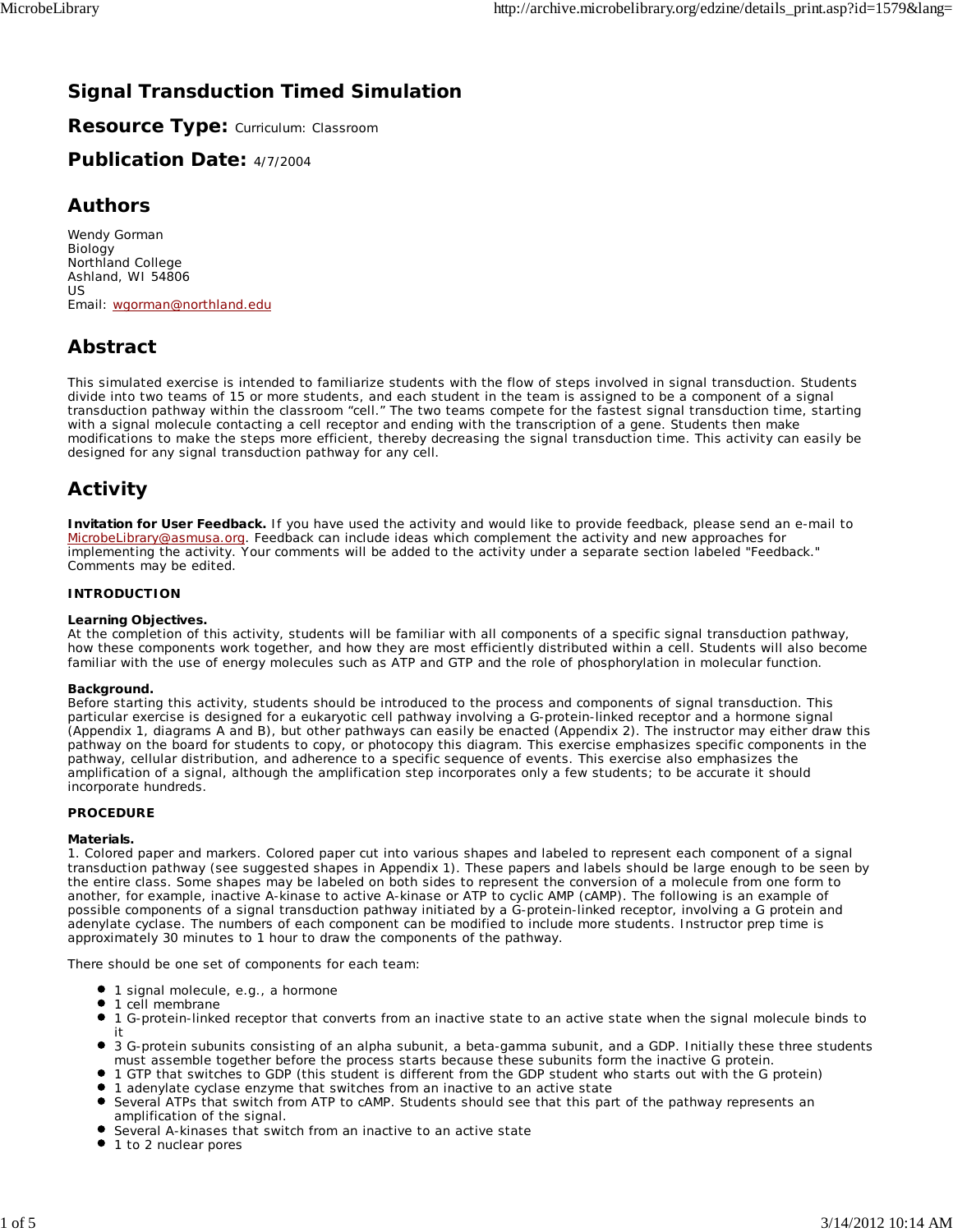- $1 DNA$
- 1 to several gene regulatory proteins that switch from an inactive to an active, phosphorylated state
- 1 to several RNA polymerases
- 1 to several RNA transcripts
- 1 timekeeper with a watch that has a second hand or a stop watch for timing each team's signal transduction. The timer should not be a member of either team to avoid bias and cheating.
- 2. General diagram of a signal transduction pathway (Appendix 1 or 2)

#### **Student Version.**

- 1. This exercise is designed for participation of 30 to 40 students, divided into two teams. While remaining in your seat, count off by "1's" and "2's" to divide the class into two teams.
- 2. Team 1 will be first to receive colored paper representing components of a signal transduction pathway.
- 3. Team 2 will then receive colored paper representing components of a signal transduction pathway.
- 4. One student will serve as an unbiased timekeeper for the class.
- 5. Follow your instructor's directions in setting up your classroom "cell." If you convert from one state to another, for example from GTP to GDP, you must show that change in your colored paper before the next step can proceed.
- 6. This is a contest to see which team has the fastest signal transduction process starting from contact of a cell receptor with a signal, to the completion of an RNA transcript. Use the signal transduction diagram you have been given as a guide to what your function is and where your cellular destination is. Don't let your team down.

#### **Instructor Version.**

- 1. This exercise is designed for participation of 30 to 40 students, divided into two teams. This works best if students on each team are distributed throughout the classroom "cell," rather than dividing the classroom in half where students on each team will be "bunched." Therefore, have students count off by "1's" and "2's." You want to give the impression that a cell environment is vast compared to each cellular component, and components may have to travel some distance around obstacles to get to their destination.
- 2. Depending on whether your classroom "cell" is eukaryotic or prokaryotic, you will need to establish one part of the room that is the nucleus and one part that is a portion of the plasma membrane.
- 3. Randomly hand out the colored paper representing components of a signal transduction pathway to Team 1. You want the cytoplasmic components to be scattered throughout the classroom, so you will first need to shuffle the colored papers. Repeat with Team 2.
- 4. Instruct the students that this is a timed contest between the two teams. The team with the shortest time from contact of the signal to transcription of a gene will receive a reward (extra credit points, cookies, etc.). Team 1 goes first while Team 2 observes. The students in Team 1 will complain that Team 2 will have a chance to watch the process carried out by Team 1 and will therefore have a shorter signal transduction time. Encourage the discontent.
- Students in Team 1 representing nuclear pores should move to the nuclear region of the classroom, and the cell 5. membrane component should move to its designated area, but the rest of the cellular components must remain **near their seats.** You want this first attempt at signal transduction to be chaotic and disorganized. When the process begins, students should move around the room to their particular destinations in accordance with the signal transduction diagram they have been given.
- 6. Start the timer when the signal molecule contacts the G-protein-linked receptor. All students in a team should perform their task, even if another student with the same component has completed their task first. Stop the timer when the first RNA transcript is made. Record the time and then repeat this process with Team 2. Team 1 will invariably have the slower signal transduction time and will complain, and Team 2 will feel smug.
- 7. After this first contest is completed, instruct Team 1 that they will have a chance to redeem themselves by repeating the signal transduction process, but they are free to distribute themselves anywhere in the cell **before** the signal transduction process starts. Students will have figured out that they can cluster near each other in different portions of the cell for most efficient contact. Team 1's new time will be significantly faster than Team 2's time (there is no need for Team 2 to repeat the modified process, unless they want to).
- 8. All students who participate receive the reward.
- 9. Possible questions for discussion after the activity:
	- O Why did students modify the process by clustering in various parts of the cell? Does this occur in a real cell?  $\circ$  How do cellular components "know" where to go to carry out their function? What are some signals that guide them?
	- O How do these cellular components actually move toward their destination? Is this process random?
	- $\circ$  Why does amplification of the signal occur and what components of this pathway are critical for the amplification?
	- What happens to the signal transduction process if one or more components are defective or inhibited in their activity? Are some components more critical than others?
- 10. At the end of this exercise, students will have had a signal transduction pathway described to them once by the instructor in lecture format, will have seen it enacted three times, including improvements to the organization of the cell and distribution of cell components, and will have discussed it.

#### **Safety Issues.**

None, other than students tripping over desks and backpacks as they move quickly through the classroom "cell" trying to get to their destination in the pathway.

#### **ASSESSMENT and OUTCOMES**

#### **Suggestions for Assessment.**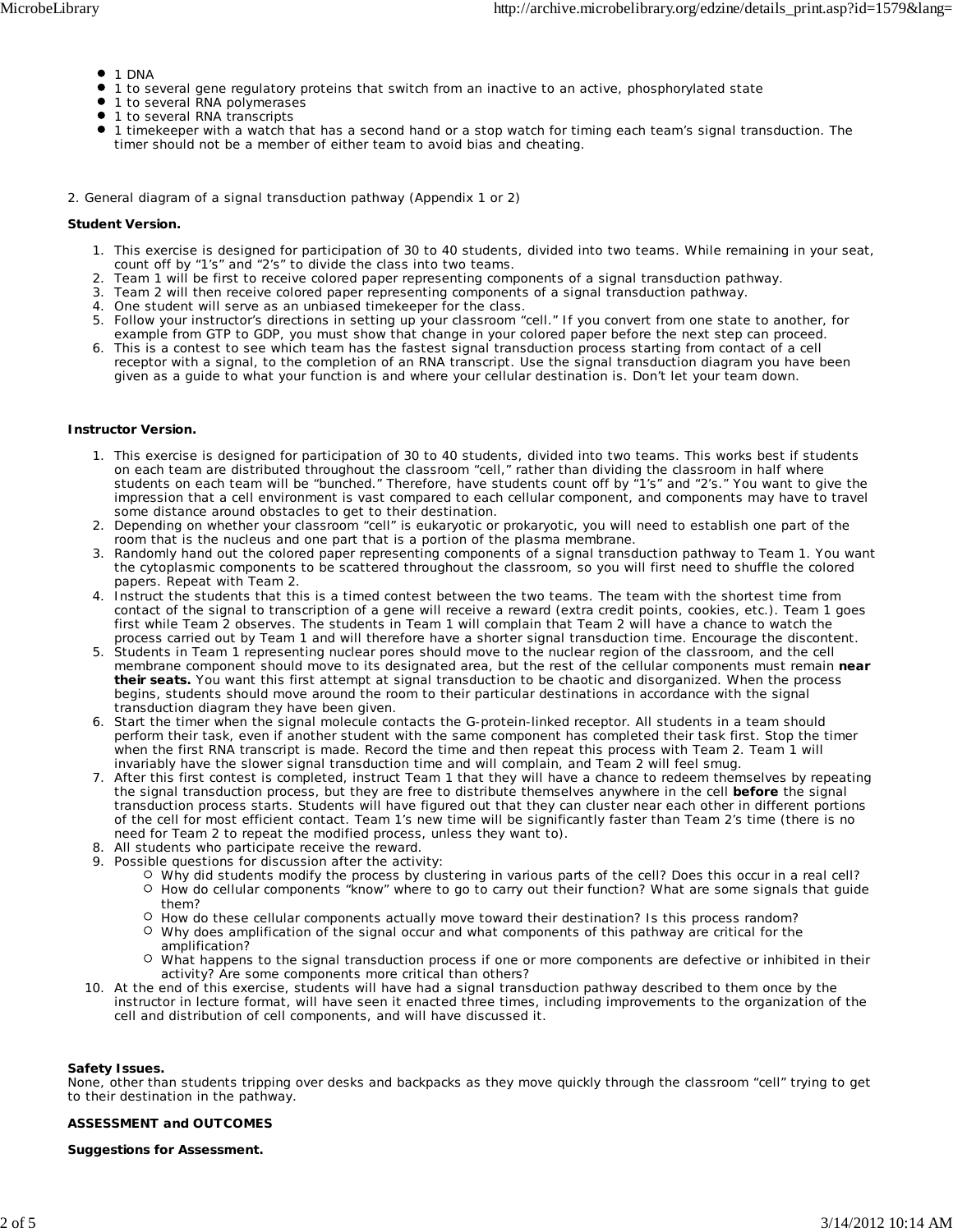Students can be quizzed on all or parts of the pathway to assess their grasp of signal transduction. Each student receives credit for participating in the activity.

#### **Field Testing.**

This activity has been used three times in a Cell Biology course (class size ~30) at the freshman level. The students enjoyed acting out this complex and abstract process and were willing to discuss the complexities of the process.

#### **Student Data.**

Students who were present for the lecture and signal transduction game performed about 10% better on the signal transduction questions on an exam in a freshman-level cell biology class.

#### **SUPPLEMENTARY MATERIALS**

#### **Possible Modifications.**

- 1. After completing this activity, the instructor may give each team an array of signal transduction components of an unknown pathway and ask each team to come up with a logical sequence of steps. Many pathways use the same or similar components, and students will find that the cell makes efficient use of a small number of components in different combinations.
- 2. This game can also be taken beyond the point of RNA transcription (after processing in the case of a eukaryotic cell) to translation of a protein product (or multiple products from a single transcript in a prokaryotic cell). The RNA transcript would have to leave the nucleus and find a ribosome and the appropriate tRNAs to make the protein.

#### **References.**

- **Alberts, B., D. Bray, A. Johnson, J. Lewis, M. Raff, K. Roberts, and P. Walter.** 1998. Essential cell biology: an 1. introduction to the molecular biology of the cell. Garland Publishing, Inc., New York, N.Y.
- **Madigan, M. T., J. M. Martinko, and J. Parker.** 2003. Brock biology of microorganisms, 10th ed. Prentice Hall, Upper Saddle River, N.J. 2.

#### **Appendices.**

Appendix 1. Example of G-protein-linked signal transduction with adenylate cyclase in eukaryotic cells (1) The hormone signal molecule contacts a G-protein-linked receptor and activates it (step A; activation is depicted with an asterisk). An inactive G protein is activated by contact with the activated receptor. Activation of the G protein involves contact with the receptor, a separation of the alpha subunit from the beta-gamma subunit, and a replacement of GDP with GTP. The activated alpha subunit contacts adenylate cyclase and activates it. The GTP converts to GDP and the G protein is no longer activated. The activated adenylate cyclase converts many ATPs to cAMPs, thus amplifying the signal. Cyclic AMP activates A-kinase which then travels through a nuclear pore and phosphorylates a gene regulatory protein. This phosphorylated regulatory protein promotes transcription by RNA polymerase, resulting in RNA transcripts of a specific gene.

A. Activation of the G-linked protein receptor



B. Signal transduction pathway involving a G protein and adenylate cyclase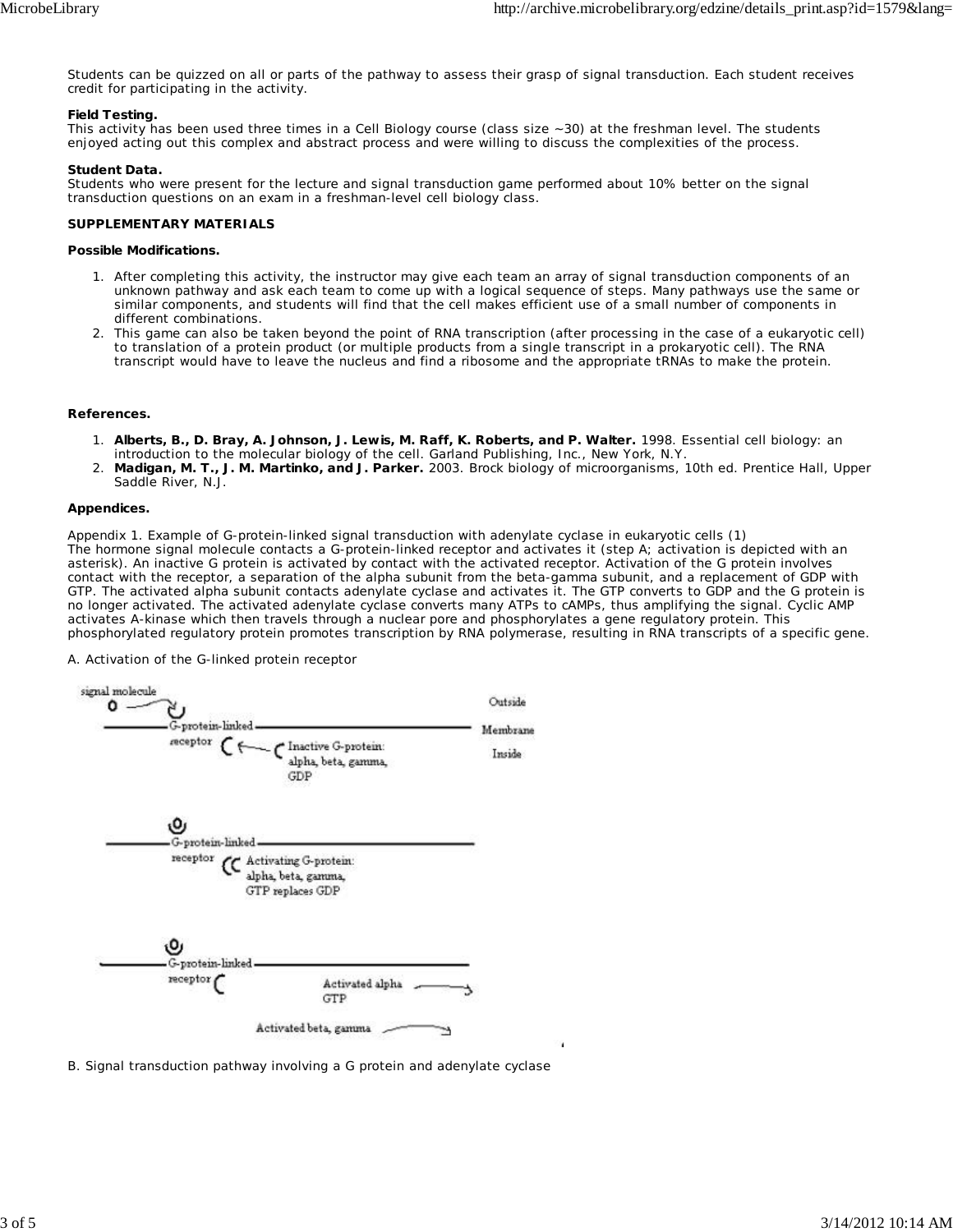

Appendix 2. Example of a two-component system of signal transduction in prokaryotic cells (2) Microorganisms use this system for sensing fluctuating conditions in the environment so that they can make an appropriate response. It is called a two-component system because it involves a specific sensor protein and a response regulator protein, although other cellular components are also involved in the process. A signal molecule interacts with a sensor kinase in the membrane, along with an ATP, and the kinase becomes phosphorylated (activated). The activated kinase phosphorylates a response regulator and activates it. The activated response regulator then binds to an operator and acts as a repressor, blocking transcription by the RNA polymerase.

Components: signal molecule, sensor kinase (inactive and active), ATP/ADP, response regulator (inactive and phosphorylated), DNA, RNA polymerase, and RNA transcript

Two-component system of signal transduction



Appendix 3. Example quiz questions on signal transduction

- Which of the following statements is true for signal transduction? 1.
	- a. It is a single-step process of relaying outside signals to the nucleus of the cell.
	- b. It begins with the binding of cellular receptors to a signaling molecule.
	- c. It occurs only in the nucleus and involves control of transcription.
	- d. It is driven by a proton gradient across the membrane.
- 2. What role does phosphorylation play in signal transduction?
	- a. It generates ATP to give the cell energy.
		- b. It causes a change in conformation of molecules and allows their activity to be switched on or off.